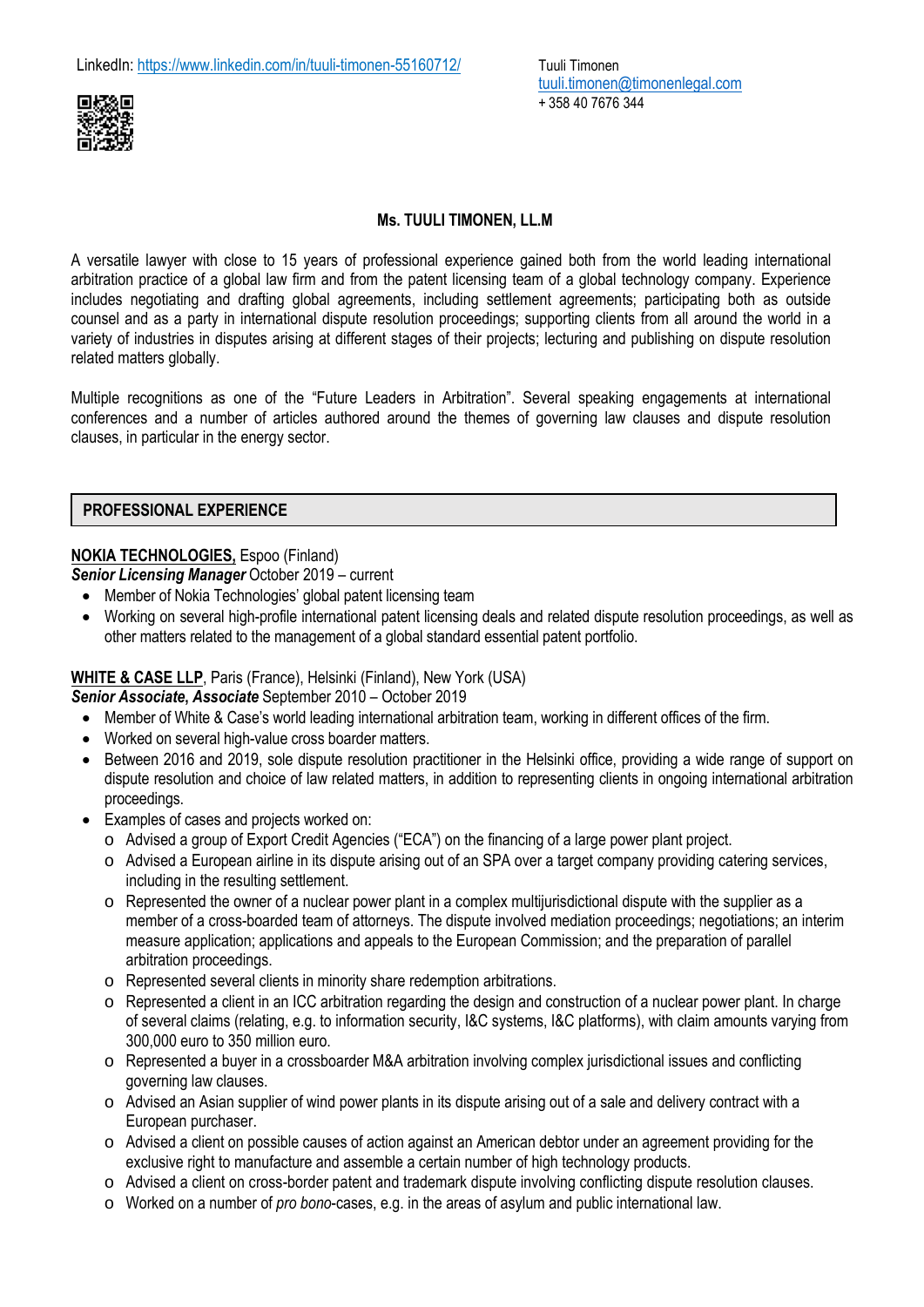

#### **ÉCOLE FRANCAISE DU BARREAU (PARIS BAR SCHOOL),** Paris (France)

*Instructor*, January 2012 –May 2012, Paris France

Teacher of "Anglo – American Legal Systems" – class in parallel to employment at White & Case LLP.

# **NEW YORK UNIVERSITY**, New York (USA)

*Research Assistant***,** January 2010 – May 2010

Conducted legal research on conflict of laws and international litigation for Professor Andreas Lowenfeld.

## **WHITE & CASE LLP** Paris (France)

"*Juriste Salarié*" ("non-bar qualified lawyer"), *Legal clerk* (July 2008 - July 2009)

- Represented the State of Ukraine in an ICSID arbitration arising under the Ukraine-United States BIT and involving claims of discrimination and violation of fair and equitable treatment (*Joseph Charles Lemire v. Ukraine*).
- Represented a Middle East investor against an African State in an ICC arbitration and advised the client in connected enforcement proceedings.
- Represented a Canadian seller in an antitrust dispute against a European buyer in an ICC arbitration.
- Conducted legal research on issues in commercial arbitration, investment arbitration and international commercial law, represented and advised clients during pre-arbitration phase and in arbitration and enforcement proceedings, conducted factual research, drafted memoranda and participated in filings, client meetings and hearings.

## **KOPIOSTO RY**, Copyright Organization, Helsinki (Finland)

*Project Assistant*, June 2006 – October, 2007 (summer employment)

- Participated in the distribution of royalties, conducted research on editors' needs concerning the electronic publication of journals and newspapers.
- Conducted research on the right holders of various publications, conducted research on a copyrights' violation case, updated the right holders' database and participated in the improving of the database.

#### **HON. PATRICK JACQ, VICE-PRESIDENT, ADMINISTRATIVE TRIBUNAL OF NICE**, Nice (France)

*Judicial Intern*, June, 2006 – July, 2006

 Participated in hearings and in preliminary meetings of the Court, assessed the admissibility of claims and presented them to Hon. Patrick Jacq.

## **EDUCATION**

#### **NEW YORK UNIVERSITY**, New York (USA)

- Master of Laws (LLM), International Legal Studies, May 2010
- White & Case LLP Commercial Lawyer Scholarship

## **UNIVERSITE DE PARIS 2, PANTHEON-ASSAS**, Paris (France)

- Master of Laws in Law of International Economic Relations, September 2008
- First in class, with honors
- Topic of Master Thesis: "Revocability of an Offer under the UN Convention on Contracts for the International Sale of Goods ("CISG")"

## **UNIVERSITE DE NICE SOPHIA-ANTIPOLIS**, Nice (France)

- Bachelor in Laws ("*license*"), June 2006 o With honors
- General University Studies Diploma ("*D.E.U.G*"), June 2005
	- o First in class, with highest honors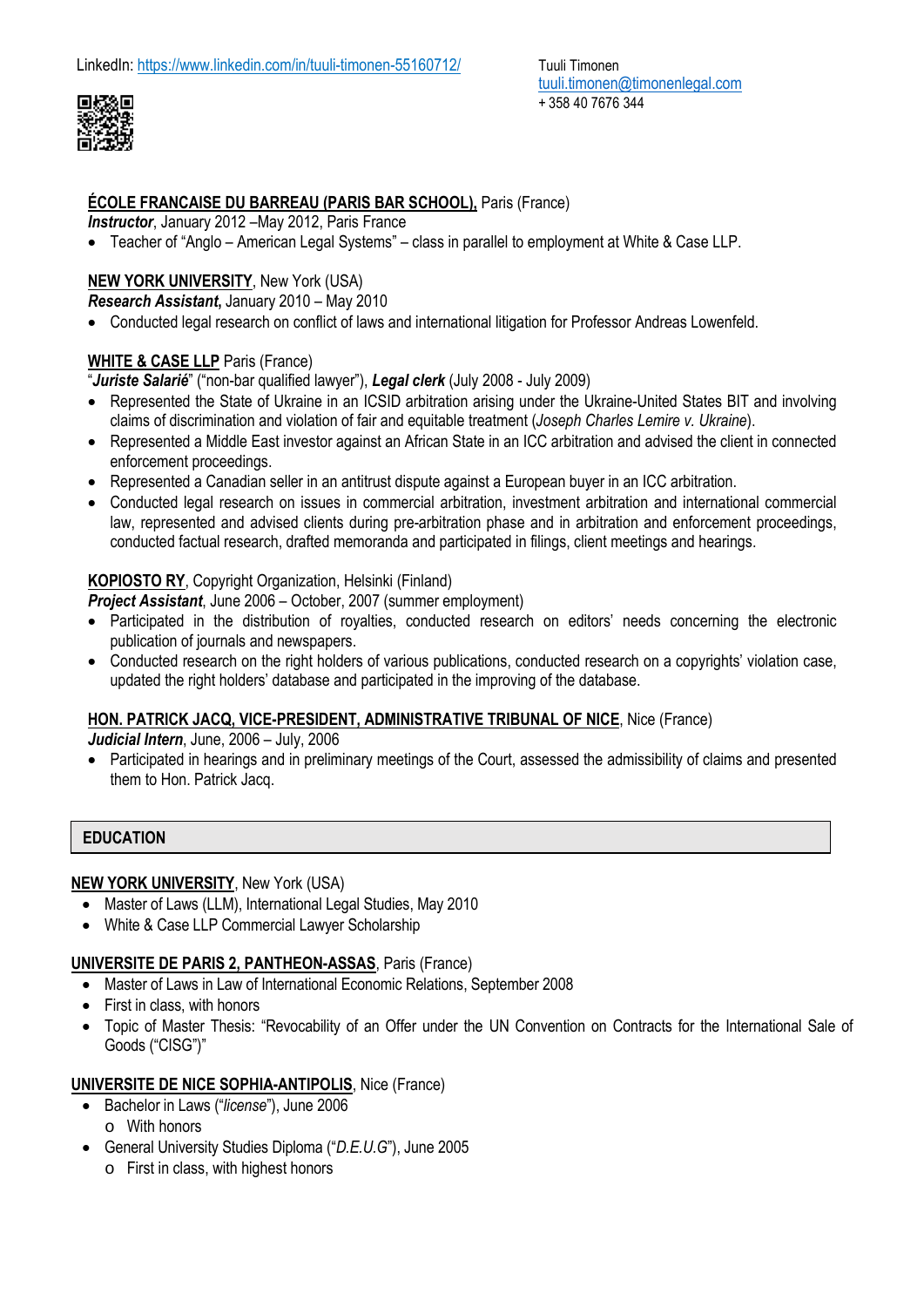

# **AWARDS AND HONORS**

- Selected as "Future Leader in Arbitration" by Who's Who Legal in 2017, 2018 and 2019 (for 2019, see [https://www.whitecase.com/firm/awards-rankings/ranking/whos-who-legal-recommends-37-white-case-arbitration](https://www.whitecase.com/firm/awards-rankings/ranking/whos-who-legal-recommends-37-white-case-arbitration-lawyers-leaders))[lawyers-leaders\)](https://www.whitecase.com/firm/awards-rankings/ranking/whos-who-legal-recommends-37-white-case-arbitration-lawyers-leaders))
- Lawyer Monthly Private Client Awards 2017 Arbitration and Mediation Lawyer of the Year, Finland

# **BAR STATUS AND OTHER MEMBERSHIPS**

- Board Member of the Arbitration Institute of the Finnish Chamber of Commerce (January 2019-present).
- New York Bar, admitted in April 2011 (passed Bar Exam in July 2010).
- Founder and former President of NYU's International Arbitration Association.
- Former board member of Young Arbitration Club Finland (2015-2017).
- ICC Young Arbitrators Forum, International Bar Association, ICDR Young & International, SCC Young Arbitrators Stockholm, New York Bar Association.

## **LANGUAGE SKILLS**

Finnish (native speaker), French (fluent), English (fluent), Swedish (reading/basic writing).

#### **SELECTED PUBLICATIONS AND SPEAKING ENGAGEMENTS**

- Editor and co-author of book "Governing Law and Dispute Resolution Clauses in the Petroleum Sector" (to be published in 2022 by Edward Elgar Publishing)
- Co-author of chapter on "Key Stakeholders in Midstream & Downstream Activities in the Oil and Gas Sector" Practice Note, LexisNexis (2019)
- Co-author of chapter "Governing Law and Dispute Resolution in Case of Default", in Joint Operating Agreement, Rocky Mountain Mineral Law Foundation (2018)
- Editor and co-author of book "Arbitration in Finland", YACF (2017)
- Co-author of chapter on "Recent Trends in International Arbitration", in 80-year Anniversary Book of the Board on
- Business Practices of the Finnish Chamber of Commerce, Finnish Chamber of Commerce (2017)
- Co-author of article on "Attracting International Arbitrations through the Adoption of a Predictable and Transparent Legislation – the advantages of UNCITRAL Model Law for an aspiring seat", in *Scandinavian Studies in Law*, Vol. 63 (2017)
- Co-author of chapter on "Key Stakeholders in Midstream & Downstream Activities in the Oil and Gas Sector" in The Encyclopedia of Oil and Gas Law, Vol. II, Globe Law and Business (2015)
- Several speaking engagements relating to energy disputes and commercial arbitration. Examples of speaking engagements include:
	- o Moderator of panel on force majeure and hardship clauses at the University of Helsinki (March 2019)
	- o Moderator of panel on "Conflict Diagnosis, Conflict Resolution Strategies and Versatile Use of ADR Mechanisms How to Use These Tools for Strategic and Effective Conflict Resolution?" at the Helsinki International Arbitration Day (upcoming, May 2019)
	- o Lecturing at the University of Helsinki about arbitration clauses (spring 2016, 2017 and 2018)
	- o Moderator of panel on Participating in a panel on "Recognition and Enforcement of Arbitral Awards: Recent Trends" at the Faculty of Law of the University of Coimbra (fall 2016)
	- o Participating in town hall debates at Women in Arbitration events at UNESCO in Paris, France, and in Geneva, Switzerland (2015)
	- o Holding seminars on "International Energy Disputes" at the Energy Law LL.M of the University of Eastern Finland (fall 2015 and fall 2014)
	- o Speaking at "Joint Operating Agreements: International Practices and Challenges" conference about "Dispute Resolution and Choice of Law Clauses in JOAs" in Lisbon (fall 2015)